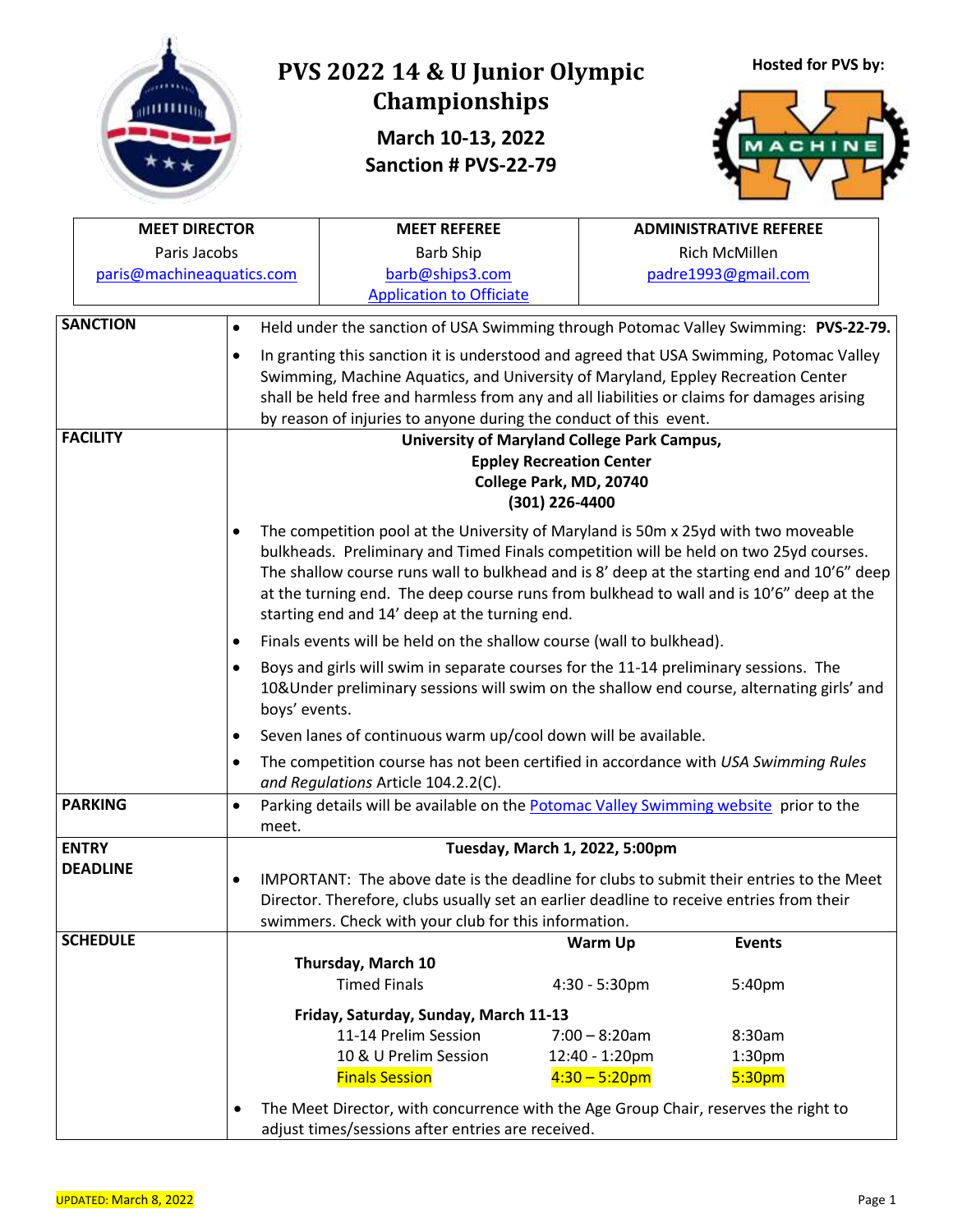| <b>ELIGIBILITY</b>                   | Open to all Potomac Valley Swimming registered athletes.<br>$\bullet$                                                                                                                                                                                                                                                                                                                                                                                                                                                                                                                                                                                                                                                                                                                                                                                                                                                                                                                                                                                                                    |
|--------------------------------------|------------------------------------------------------------------------------------------------------------------------------------------------------------------------------------------------------------------------------------------------------------------------------------------------------------------------------------------------------------------------------------------------------------------------------------------------------------------------------------------------------------------------------------------------------------------------------------------------------------------------------------------------------------------------------------------------------------------------------------------------------------------------------------------------------------------------------------------------------------------------------------------------------------------------------------------------------------------------------------------------------------------------------------------------------------------------------------------|
|                                      | No swimmer will be permitted to compete in the meet unless the swimmer is registered<br>٠<br>as an athlete member of USA Swimming as provided in USA Swimming Rules and<br>Regulations Article 302.                                                                                                                                                                                                                                                                                                                                                                                                                                                                                                                                                                                                                                                                                                                                                                                                                                                                                      |
|                                      | Swimmers may only participate in his or her own age group, based upon their age on the<br>first day of the meet.                                                                                                                                                                                                                                                                                                                                                                                                                                                                                                                                                                                                                                                                                                                                                                                                                                                                                                                                                                         |
|                                      | Swimmers must have equaled or bettered the applicable SCY or LCM qualifying times<br>listed.                                                                                                                                                                                                                                                                                                                                                                                                                                                                                                                                                                                                                                                                                                                                                                                                                                                                                                                                                                                             |
|                                      | Times achieved prior to March 1, 2020 will not be permitted. Qualifying times must have<br>$\bullet$<br>been achieved in USA Swimming sanctioned, observed or approved meets.                                                                                                                                                                                                                                                                                                                                                                                                                                                                                                                                                                                                                                                                                                                                                                                                                                                                                                            |
|                                      | Entry times will be verified through SWIMS. Coaches will be asked to provide proof of<br>times when asked by the Meet Director for any time not found in SWIMS. Failure to prove<br>such a time before the event, will result in the swimmer being scratched from that event.                                                                                                                                                                                                                                                                                                                                                                                                                                                                                                                                                                                                                                                                                                                                                                                                            |
|                                      | Distance Entries: Any swimmer who qualifies for the 1000yd and/or 1650 yd freestyle<br>٠<br>events may enter at their fastest time or at the Time Standard, if entered in two or more<br>events on the day of the distance freestyle.                                                                                                                                                                                                                                                                                                                                                                                                                                                                                                                                                                                                                                                                                                                                                                                                                                                    |
| <b>DISABILITY</b><br><b>SWIMMERS</b> | PVS and host clubs along with their meet directors are committed to the Inclusion Policy<br>$\bullet$<br>as adopted by the PVS BOD. Athletes with a disability are welcomed and are asked to<br>provide advance notice of desired accommodations to the Meet Director. The athlete (or<br>athlete's coach) is also responsible for notifying the session referee of any disability prior<br>to competition.                                                                                                                                                                                                                                                                                                                                                                                                                                                                                                                                                                                                                                                                              |
| <b>INCLEMENT WEATHER</b>             | In the event of inclement weather, the Meet Director, Meet Referee, and the Age Group<br>Chair will work with the facility manager to make any necessary changes. Information will<br>be posted on the PVS web site and/or a Flash Mail will be sent out.                                                                                                                                                                                                                                                                                                                                                                                                                                                                                                                                                                                                                                                                                                                                                                                                                                |
| <b>TIMING SYSTEM</b>                 | Automatic Timing (touchpads primary) will be used.<br>$\bullet$                                                                                                                                                                                                                                                                                                                                                                                                                                                                                                                                                                                                                                                                                                                                                                                                                                                                                                                                                                                                                          |
| COVID-19<br><b>CONSIDERATIONS</b>    | An inherent risk of exposure to COVID-19 exists in any public place where people are<br>$\bullet$<br>present. COVID-19 is a contagious disease that can lead to severe illness and death.<br>According to the Centers for Disease Control and Prevention, senior citizens and<br>individuals with underlying medical conditions are especially vulnerable.                                                                                                                                                                                                                                                                                                                                                                                                                                                                                                                                                                                                                                                                                                                               |
|                                      | USA Swimming, Inc., cannot prevent you (or your child(ren)) from becoming exposed to,<br>contracting, or spreading COVID-19 while participating in USA Swimming sanctioned<br>events. It is not possible to prevent against the presence of the disease. Therefore, if you<br>choose to participate in a USA Swimming sanctioned event, you may be exposing yourself<br>to and/or increasing your risk of contracting or spreading COVID-19.<br>BY ATTENDING OR PARTICIPATING IN THIS COMPETITION, YOU VOLUNTARILY ASSUME ALL<br>RISKS ASSOCIATED WITH EXPOSURE TO COVID-19 AND FOREVER RELEASE AND HOLD<br>HARMLESS USA SWIMMING, POTOMAC VALLEY SWIMMING, MACHINE AQUATICS, AND<br>UNIVERSITY OF MARYLAND, EPPLEY RECREATION CENTER AND EACH OF THEIR OFFICERS,<br>DIRECTORS, AGENTS, EMPLOYEES OR OTHER REPRESENTATIVES FROM ANY LIABILITY OR<br>CLAIMS INCLUDING FOR PERSONAL INJURIES, DEATH, DISEASE OR PROPERTY LOSSES, OR<br>ANY OTHER LOSS, INCLUDING BUT NOT LIMITED TO CLAIMS OF NEGLIGENCE AND GIVE UP<br>ANY CLAIMS YOU MAY HAVE TO SEEK DAMAGES, WHETHER KNOWN OR UNKNOWN, |
|                                      | FORESEEN OR UNFORESEEN, IN CONNECTION WITH EXPOSURE, INFECTION, AND/OR<br>SPREAD OF COVID-19 RELATED TO PARTICIPATION IN THIS COMPETITION.                                                                                                                                                                                                                                                                                                                                                                                                                                                                                                                                                                                                                                                                                                                                                                                                                                                                                                                                               |
|                                      | We have taken enhanced health and safety measures for all attending this meet, however<br>we cannot guarantee that you will not become infected with COVID-19. All attending this<br>meet must follow all posted instructions while in attendance. An inherent risk of exposure<br>to COVID-19 exists in any public place where people are present. By attending this meet,<br>you acknowledge the contagious nature of COVID-19 and voluntarily assume all risks<br>related to exposure to COVID-19.                                                                                                                                                                                                                                                                                                                                                                                                                                                                                                                                                                                    |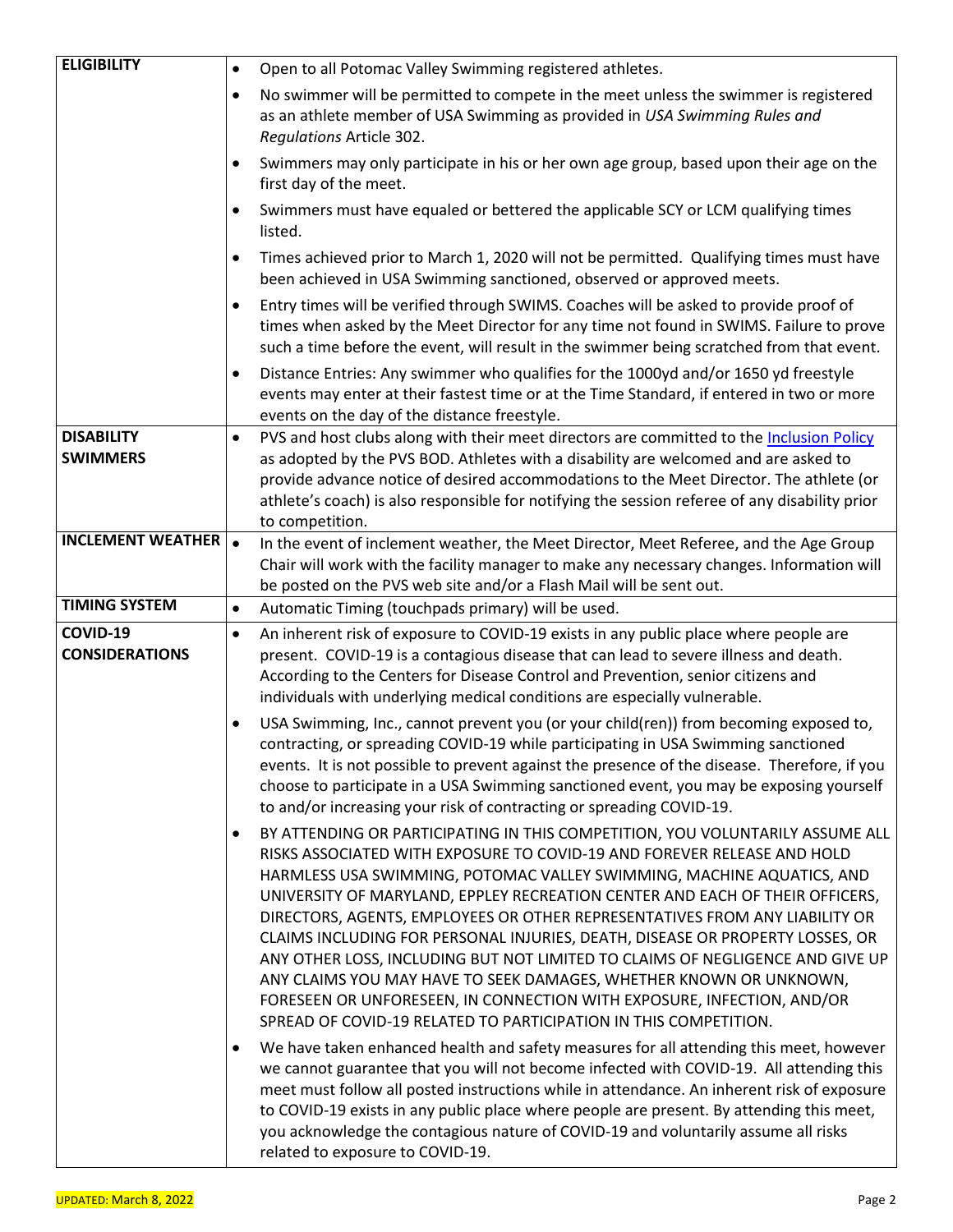|                              | By choosing to attend this meet you agree to comply with all health and safety mandates<br>$\bullet$<br>and guidelines of USA Swimming, Potomac Valley Swimming, the State of Maryland and<br>Prince George's County.                                                                                                                                                                                                                                                                                                                                                                                                                                                                           |
|------------------------------|-------------------------------------------------------------------------------------------------------------------------------------------------------------------------------------------------------------------------------------------------------------------------------------------------------------------------------------------------------------------------------------------------------------------------------------------------------------------------------------------------------------------------------------------------------------------------------------------------------------------------------------------------------------------------------------------------|
| COVID-19<br><b>PROTOCOLS</b> | All attendees (athletes, coaches, officials, and volunteers) must wear masks at all times,<br>$\bullet$<br>with the exception of athletes when warming up, cooling down, and competing.                                                                                                                                                                                                                                                                                                                                                                                                                                                                                                         |
|                              | All attendees (athletes, coaches, officials, and volunteers) are required to assess their own<br>$\bullet$<br>health for symptoms and exposure to COVID-19. Attendees will only be permitted<br>entrance if answering "no" to the following questions:<br>Do you feel any of the symptoms that fall under the symptoms of COVID-19<br>$\circ$<br>(fever over 100.4, cough, shortness of breath, etc.)?<br>Has anyone in your family been sick or diagnosed with COVID-19 in the past 14<br>$\circ$<br>days?                                                                                                                                                                                     |
|                              | Has someone you've been in contact with been diagnosed with COVID-19 or<br>$\circ$<br>been in contact with someone who has in the past 14 days?                                                                                                                                                                                                                                                                                                                                                                                                                                                                                                                                                 |
|                              | Locker rooms will only be available for emergency use. On deck showers will be available,<br>and all athletes are required to rinse off prior to entering the water during warm ups.<br>No one with symptoms of COVID-19 is permitted in the facility.<br>$\bullet$<br>Athletes must arrive and depart in their suits. Locker room space will be available for<br>$\bullet$                                                                                                                                                                                                                                                                                                                     |
|                              | female athletes to pull up suits, but full suit changes will not be permitted.<br>Swimmers must try to maintain proper social distancing.<br>٠                                                                                                                                                                                                                                                                                                                                                                                                                                                                                                                                                  |
|                              | Teams must provide a minimum of 1 or 2 marshals (based on team size) to monitor social<br>distancing and mask compliance within their assigned spaces. Names of marshals must be<br>provided in advance.                                                                                                                                                                                                                                                                                                                                                                                                                                                                                        |
|                              | Bathroom use is allowed in emergencies, but all athletes must use the visiting team locker<br>٠<br>rooms and wipe down all surfaces touched.                                                                                                                                                                                                                                                                                                                                                                                                                                                                                                                                                    |
|                              | Total number of athletes is limited to 800 per session.<br>$\bullet$                                                                                                                                                                                                                                                                                                                                                                                                                                                                                                                                                                                                                            |
|                              | One-way traffic will be maintained on the pool deck. Swimmers will leave their assigned<br>$\bullet$<br>spot, walk along the turn (diving boards) end of the pool, down the lane 1 (windows) side<br>of the pool, stage along the lane 1 side of the pool deck and continue behind the blocks.<br>See attached diagram in the supplemental document. Athletes swimming in the deep pool<br>will enter the bulkhead from lane 1 and exit after their heat towards lane 8. Athletes<br>swimming in the shallow pool will stage along lane 1 and will exit the area at the<br>conclusion of their race towards lane 8. Athletes will only be permitted to stage for their<br>heats 2 heats a time. |
|                              | For warm-ups, swimmers will be assigned to a warm-up group.<br>٠                                                                                                                                                                                                                                                                                                                                                                                                                                                                                                                                                                                                                                |
|                              | Swimmers will proceed to their assigned seating area on deck or in the stands, prepare to<br>٠<br>enter the pool, and follow marshals' and coaches' directions to enter the pool while<br>respecting social distancing guidelines. Swimmers not participating in warm-up will remain<br>on the deck at their assigned spot.                                                                                                                                                                                                                                                                                                                                                                     |
|                              | Swimmers will wear their masks until they reach the starting blocks. A place will be<br>٠<br>available for masks in each lane. Athletes will put their mask back on before leaving the<br>starting area.                                                                                                                                                                                                                                                                                                                                                                                                                                                                                        |
|                              | Additional sanitation will take place as well as sanitation stations will be available in<br>various locations throughout the facility.                                                                                                                                                                                                                                                                                                                                                                                                                                                                                                                                                         |
|                              | UV Light is used along with chlorine to disinfect the water constantly.<br>٠                                                                                                                                                                                                                                                                                                                                                                                                                                                                                                                                                                                                                    |
|                              | Spectators will not be permitted. The meet will be professionally live-streamed. Live-<br>$\bullet$<br>streaming details provided to participating teams and posted to the PVS YouTube Channel.                                                                                                                                                                                                                                                                                                                                                                                                                                                                                                 |
|                              | We request that all attendees notify the meet director as soon as possible if they have<br>tested positive for COVID-19, shown symptoms or have been in contact with anyone<br>exposed to COVID-19 after attending the meet.                                                                                                                                                                                                                                                                                                                                                                                                                                                                    |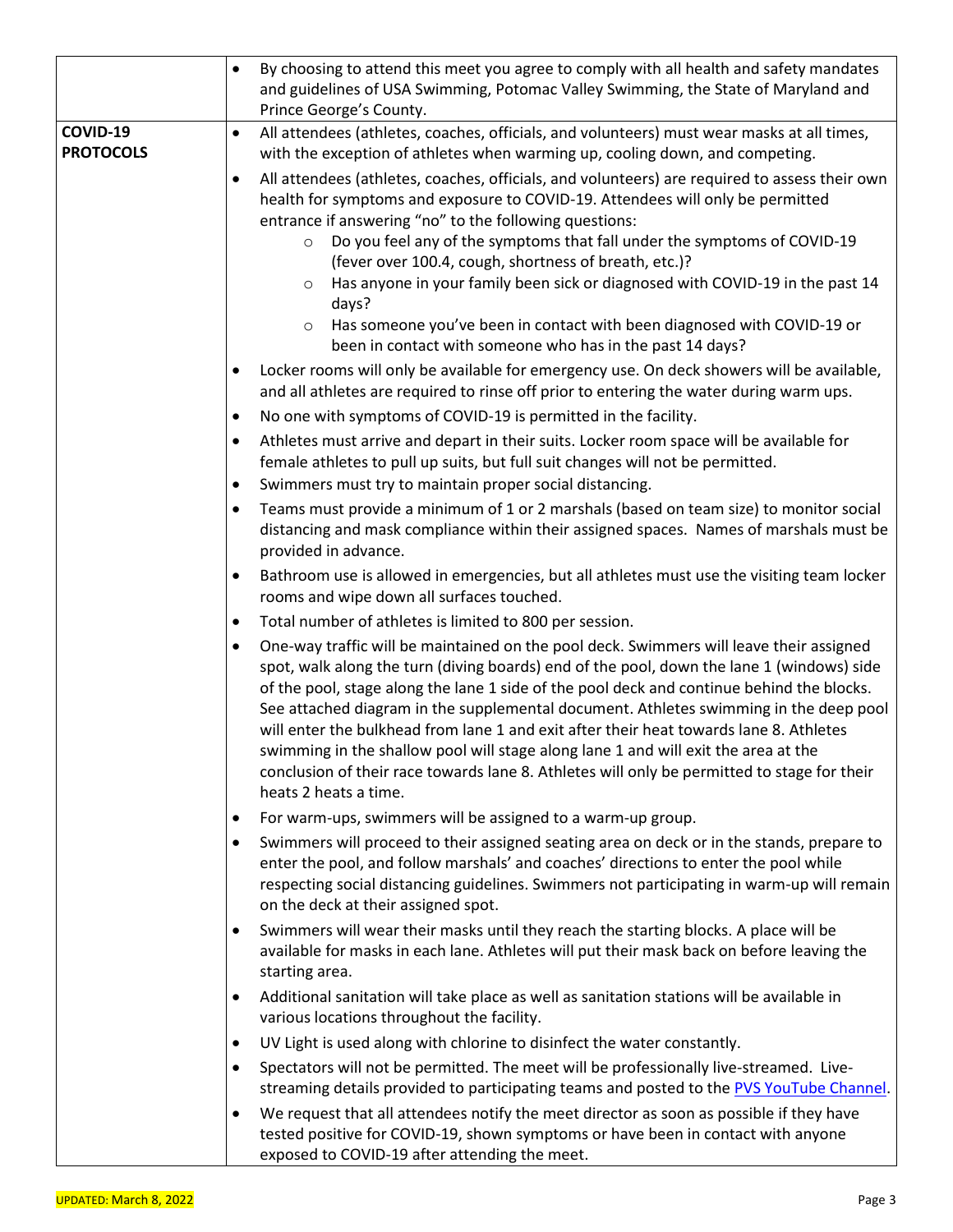| <b>RULES</b>                            | Current USA Swimming rules shall govern this meet.<br>$\bullet$                                                                                                                                                                                              |  |  |  |  |  |
|-----------------------------------------|--------------------------------------------------------------------------------------------------------------------------------------------------------------------------------------------------------------------------------------------------------------|--|--|--|--|--|
|                                         | All applicable adults participating in or associated with this meet acknowledge that they                                                                                                                                                                    |  |  |  |  |  |
|                                         | are subject to the provisions of the USA Swimming Minor Athlete Abuse Prevention Policy                                                                                                                                                                      |  |  |  |  |  |
|                                         | ("MAAPP"), and that they understand that compliance with the MAAPP policy is a                                                                                                                                                                               |  |  |  |  |  |
|                                         | condition of participation in the conduct of this competition.                                                                                                                                                                                               |  |  |  |  |  |
|                                         | No on-deck USA Swimming registration is permitted.<br>$\bullet$                                                                                                                                                                                              |  |  |  |  |  |
|                                         | In compliance with USA Swimming Rules and Regulations, the use of audio or visual<br>recording devices, including a cell phone is not permitted in the changing areas, rest                                                                                  |  |  |  |  |  |
|                                         | rooms, or locker rooms. Per PVS policy, the use of equipment capable of taking pictures<br>(e.g., cell phones, cameras, etc.) is banned from behind the starting blocks during the<br>entire meet, including warm up, competition and cool down periods.     |  |  |  |  |  |
|                                         | Deck changes are prohibited.<br>٠                                                                                                                                                                                                                            |  |  |  |  |  |
|                                         | Any swimmer entered in the meet must be certified by a USA Swimming member coach as<br>$\bullet$                                                                                                                                                             |  |  |  |  |  |
|                                         | being proficient in performing a racing start or must start each race from within the water.<br>When unaccompanied by a member-coach, it is the responsibility of the swimmer or the<br>swimmer's legal guardian to ensure compliance with this requirement. |  |  |  |  |  |
|                                         | Operation of a drone or any other flying devices is prohibited over the venue (pools,<br>athlete/coach areas, spectator areas and open ceiling locker rooms) any time athletes,<br>coaches, officials and/or spectators are present.                         |  |  |  |  |  |
|                                         | Dive-over starts will be used during the preliminary and timed finals sessions.<br>٠                                                                                                                                                                         |  |  |  |  |  |
| <b>INDIVIDUAL</b><br><b>EVENT RULES</b> | All individual events are prelims and finals except the 11-12 and 10 & Under 500 yd<br>$\bullet$<br>Freestyle and the 14 & Under 1000 yd & 1650 yd Freestyle, which are timed finals.                                                                        |  |  |  |  |  |
|                                         | A swimmer may enter and compete in a maximum of six (6) individual events and no more<br>٠<br>than three (3) individual events per day.                                                                                                                      |  |  |  |  |  |
|                                         | Except where otherwise noted the 10 & Under events will have 1 heat at Finals, the 11-12,<br>12 & Under, 13-14 and 14 & Under events will have 2 heats at Finals, swum in the order of<br>"B", "A".                                                          |  |  |  |  |  |
|                                         | The 11-12 500 yd freestyle and the 14 & U 1000 yd and 1650 yd Freestyle events will be<br>swum fastest to slowest.                                                                                                                                           |  |  |  |  |  |
|                                         | The fastest heat of the Women's 14 & U 1000 yd and Men's 14 & U 1650 yd Freestyle and<br>the Women's and Men's 10 & U 500 yd Freestyle will be swum as the first events of the<br>Finals session on Sunday.                                                  |  |  |  |  |  |
|                                         | Swimmers of the 500 yd, 1000 yd and 1650 yd events are responsible for providing their<br>٠<br>own timer and counter, except for those swimming in Finals on Sunday.                                                                                         |  |  |  |  |  |
|                                         | SCY entry times are conforming times for this meet. LCM entry times are non-conforming<br>٠<br>times and will be seeded after SCY entries. NT entries will not be accepted.                                                                                  |  |  |  |  |  |
|                                         | No late entries are permitted.<br>٠                                                                                                                                                                                                                          |  |  |  |  |  |
|                                         | No deck entries will be accepted.                                                                                                                                                                                                                            |  |  |  |  |  |
| <b>RELAY EVENT</b>                      | <b>Single Gender Relays</b>                                                                                                                                                                                                                                  |  |  |  |  |  |
| <b>RULES</b>                            | A club may enter up to 3 relay teams per single gender relay event, but only two relay<br>$\bullet$<br>teams per club per event may score.                                                                                                                   |  |  |  |  |  |
|                                         | All single gender relays are timed finals and will be swum in the preliminary sessions.                                                                                                                                                                      |  |  |  |  |  |
|                                         | <b>Mixed Gender Relays</b>                                                                                                                                                                                                                                   |  |  |  |  |  |
|                                         | Mixed gender relays will be swum as the first events of the Finals Sessions on Friday<br>(400 yd Freestyle Relay), Saturday (200 yd Medley Relay), and Sunday (200 yd<br>Freestyle Relay).                                                                   |  |  |  |  |  |
|                                         | Positive check in for the mixed gender relay events will close at the end of the<br>$\bullet$<br>preliminary session on the day they are swum.                                                                                                               |  |  |  |  |  |
|                                         | Each club may enter one relay team for each mixed gender relay event.<br>$\bullet$                                                                                                                                                                           |  |  |  |  |  |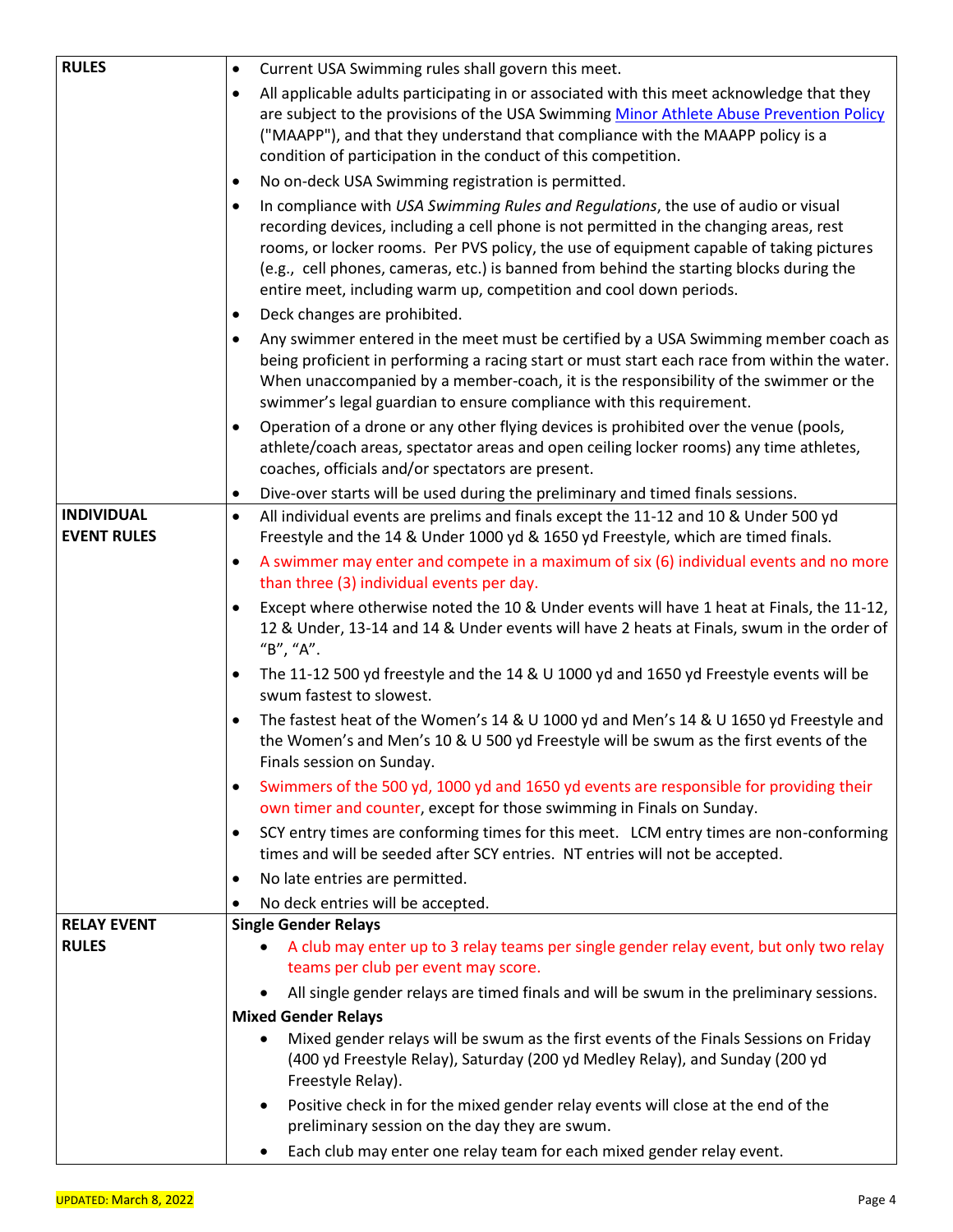|                                   | Swimmers must already be entered in the meet in an individual event or on a qualified<br>$\bullet$                                                                                                                                                                                                                                                                                                                                                                                           |
|-----------------------------------|----------------------------------------------------------------------------------------------------------------------------------------------------------------------------------------------------------------------------------------------------------------------------------------------------------------------------------------------------------------------------------------------------------------------------------------------------------------------------------------------|
|                                   | single gender relay to be eligible for mixed gender relay events.                                                                                                                                                                                                                                                                                                                                                                                                                            |
|                                   | Mixed gender relay teams must consist of 2 males and 2 females.<br>$\bullet$                                                                                                                                                                                                                                                                                                                                                                                                                 |
|                                   | Mixed gender relay events will be swum fastest to slowest.                                                                                                                                                                                                                                                                                                                                                                                                                                   |
| <b>WITHDRAWING</b>                | PVS scratch rules apply for swimmers scratching from finals.<br>$\bullet$                                                                                                                                                                                                                                                                                                                                                                                                                    |
| <b>FROM FINALS</b>                | If you do not wish to swim in the Final, you may "scratch" from the event by following this<br>$\bullet$                                                                                                                                                                                                                                                                                                                                                                                     |
|                                   | procedure:                                                                                                                                                                                                                                                                                                                                                                                                                                                                                   |
|                                   | You must fill out and sign a PVS Finals Scratch Slip within 30 minutes of the<br>$\circ$<br>announcement of qualifiers for "A" or "B" finals, if scheduled.                                                                                                                                                                                                                                                                                                                                  |
|                                   | You may declare "intent to scratch". You must fill out and sign a PVS Finals Scratch<br>$\circ$<br>Slip within 30 minutes of the announcement of qualifiers, marking the appropriate<br>space for "intent". If you declare an "intent to scratch" and do not wish to swim<br>finals, you must confirm your scratch on the PVS Finals Scratch Slip within 30<br>minutes after the conclusion of your last preliminary event of the day or you will be<br>automatically seeded into the event. |
|                                   | If an athlete fails to properly scratch from an event and does not appear for the "Final" event,<br>they "shall be barred from further competition for the remainder of the meet."                                                                                                                                                                                                                                                                                                           |
| <b>POSITIVE CHECK</b><br>IN       | Positive check-in is required for all events 400 yd and longer and all mixed relay events.<br>$\bullet$<br>Swimmers who do not check-in will not be seeded into that event. Athletes who have<br>checked in, have been seeded, and fail to swim the event will be barred from their next<br>scheduled individual event, unless excused by the Meet Referee.                                                                                                                                  |
|                                   | See the check-in deadlines later in this Meet Announcement. Note: check-in for the<br>Sunday 1000 yd/1650 yd events must be done by 6:30 pm Saturday. Check-in for the<br>mixed relay events will close at the end of the 11-14 preliminary session on the day they<br>are swum.                                                                                                                                                                                                             |
|                                   | If the size of the PVS 14 & Under Championships warrants, positive check-in for individual<br>events 200 yd and shorter may be announced.                                                                                                                                                                                                                                                                                                                                                    |
| <b>TIME TRIALS</b>                | There are no time trials as part of this meet.<br>$\bullet$                                                                                                                                                                                                                                                                                                                                                                                                                                  |
| <b>WARM-UP</b>                    | The prescribed PVS warm-up procedures and safety policies will be followed.<br>$\bullet$                                                                                                                                                                                                                                                                                                                                                                                                     |
|                                   | The Meet Director may determine the structure of Warm-up, times/lane assignments.<br>٠                                                                                                                                                                                                                                                                                                                                                                                                       |
|                                   | During the meet there will be continuous warm-up/cool-down lanes. Marshals will be<br>assigned to monitor these areas. If at any time conditions become unsafe, the area will be<br>closed for the remainder of the session.                                                                                                                                                                                                                                                                 |
| <b>SUPERVISION</b>                | Coaches are responsible for the conduct of their swimmers and cleaning up for their team<br>$\bullet$<br>areas.                                                                                                                                                                                                                                                                                                                                                                              |
|                                   | No chairs will be allowed on deck for athletes. Coaches' chairs will be permitted pending<br>$\bullet$<br>enough safe deck space is available.                                                                                                                                                                                                                                                                                                                                               |
| <b>SCORING</b>                    | Individual: 20, 17, 16, 15, 14, 13, 12, 11, 9, 7, 6, 5, 4, 3, 2, 1<br>$\bullet$                                                                                                                                                                                                                                                                                                                                                                                                              |
|                                   | 40, 34, 32, 30, 28, 26, 24, 22, 18, 14, 12, 10, 8, 6, 4, 2<br>Relays:<br>٠                                                                                                                                                                                                                                                                                                                                                                                                                   |
| <b>AWARDS</b>                     | Medals will be awarded 1 <sup>st</sup> through 8 <sup>th</sup> place for individual events and 1 <sup>st</sup> through 3 <sup>rd</sup> place<br>$\bullet$<br>for relay events.                                                                                                                                                                                                                                                                                                               |
|                                   | High point awards will be presented to the male and female athlete with the highest point<br>$\bullet$                                                                                                                                                                                                                                                                                                                                                                                       |
|                                   | total in individual events in the following age groups: 10 & Under, 11-12, 13-14.                                                                                                                                                                                                                                                                                                                                                                                                            |
|                                   | Relay events will not be used to determine individual high point awards.<br>$\bullet$                                                                                                                                                                                                                                                                                                                                                                                                        |
| <b>SPECTATORS</b>                 | No spectators will be allowed.<br>$\bullet$                                                                                                                                                                                                                                                                                                                                                                                                                                                  |
| <b>PROGRAMS</b><br><b>PARKING</b> | The meet will be available on Meet Mobile. Programs will be posted on the PVS website.<br>$\bullet$<br>A SEPARATE PARKING DOCUMENT WILL BE provided to all participating teams and posted<br>$\bullet$                                                                                                                                                                                                                                                                                       |
|                                   | on the Potomac Valley website with specifics by day, and links for purchasing parking as<br>needed.                                                                                                                                                                                                                                                                                                                                                                                          |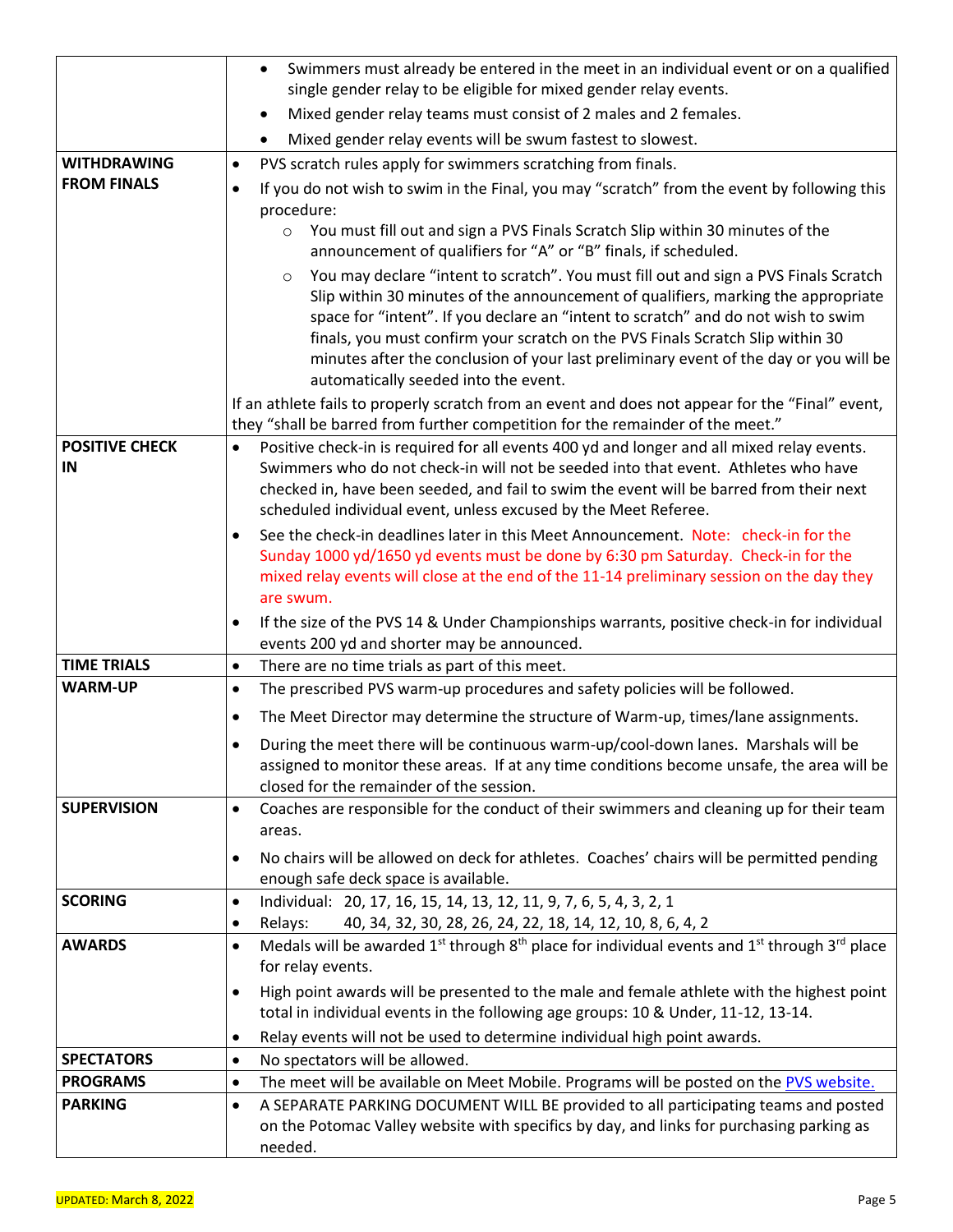| <b>CREDENTIALS</b>      | Parents not working the meet as a deck official, volunteer timer or other position are not                                                                                                                                                                                                                                                                                                                                                                                                                                                                                             |
|-------------------------|----------------------------------------------------------------------------------------------------------------------------------------------------------------------------------------------------------------------------------------------------------------------------------------------------------------------------------------------------------------------------------------------------------------------------------------------------------------------------------------------------------------------------------------------------------------------------------------|
|                         | permitted on deck. Only athletes, USA Swimming certified coaches, and deck officials will                                                                                                                                                                                                                                                                                                                                                                                                                                                                                              |
|                         | be permitted on the deck. Coaches and Officials should have proof of active USA                                                                                                                                                                                                                                                                                                                                                                                                                                                                                                        |
|                         | Swimming membership with them at all times.                                                                                                                                                                                                                                                                                                                                                                                                                                                                                                                                            |
| <b>OFFICIALS</b>        | This meet will be an Officials Qualifying Meet, under the USA Swimming National<br>$\bullet$<br>Certification program. Officials wishing to volunteer should submit an Application to<br>Officiate; any official interested in being evaluated must submit an Application to Officiate<br>no later than March 1, 2022, noting the request for evaluation. You can review<br>information about the National Certification Program on the USA Swimming Website.<br>Interested officials may also contact the Meet Referee: Barb Ship (barb@ships3.com)<br>Walk-on officials are welcome. |
|                         | Each participating club is requested to provide at least one table worker or official<br>(referee, starter or stroke & turn judge) per session if entering 25 or more splashes.                                                                                                                                                                                                                                                                                                                                                                                                        |
| <b>TIMERS</b>           | All clubs are expected to provide timers in proportion to their entries. The Meet Director<br>$\bullet$<br>will assign timer requirements to each club after entries have been received. The Meet<br>Director will notify clubs of their timer requirements by email.                                                                                                                                                                                                                                                                                                                  |
|                         | Clubs MUST provide name, email address & cell phone number to the Meet Director for<br>$\bullet$<br>all timers covering the club's timer requirements NO LATER THAN 5:00 PM,<br>WEDNESDAY, MARCH 9, 2022.                                                                                                                                                                                                                                                                                                                                                                              |
|                         | Clubs are responsible for ensuring their timer requirements are met for the ENTIRE<br>٠<br>SESSION - including providing replacement timers if needed.                                                                                                                                                                                                                                                                                                                                                                                                                                 |
|                         | All timers should attend the Timers' Meeting 30 minutes prior to the session start in the<br>٠<br>Timers' Hospitality Room.                                                                                                                                                                                                                                                                                                                                                                                                                                                            |
| <b>ENTRY PROCEDURES</b> | $\bullet$<br>Entries should be submitted by email to the Meet Director: entries@machineaguatics.com                                                                                                                                                                                                                                                                                                                                                                                                                                                                                    |
|                         | Include in the subject of the email, "2022 PVS 14 & U JO Champs - ***" with the club's<br>$\bullet$<br>initials in place of the asterisks. Also include training site if your club submits multiple<br>entry files.                                                                                                                                                                                                                                                                                                                                                                    |
|                         | Include in entry email: entry file, report of entries by name, report of entries by event.<br>$\bullet$                                                                                                                                                                                                                                                                                                                                                                                                                                                                                |
|                         | Entry email must include a coach's cell phone number at which they can be contacted<br>$\bullet$<br>between prelims and finals, in case a swimmer scratches into finals and needs to be<br>notified.                                                                                                                                                                                                                                                                                                                                                                                   |
|                         | Entries directly from individual team members will not be accepted.<br>٠                                                                                                                                                                                                                                                                                                                                                                                                                                                                                                               |
|                         | Entries by phone or fax will not be accepted.<br>٠                                                                                                                                                                                                                                                                                                                                                                                                                                                                                                                                     |
|                         | The Meet Director will acknowledge receipt by return email within 24 hours. If<br>٠<br>acknowledgement is not received in a timely manner, please contact the meet director.                                                                                                                                                                                                                                                                                                                                                                                                           |
|                         | Any club that enters an unregistered or improperly registered athlete, falsifies an entry in<br>$\bullet$<br>any way, or permits an unregistered coach to represent them, will be fined the sum of<br>\$100 and no further entries will be accepted from that club until the said fine is paid.                                                                                                                                                                                                                                                                                        |
|                         | All Relay-only swimmers must be included in the entry file and listed on the meet entry<br>٠<br>report in order to participate in the meet.                                                                                                                                                                                                                                                                                                                                                                                                                                            |
| <b>ENTRY FEES</b>       | Per Swimmer Surcharge: \$10.00<br>Relay event fee: \$20.00                                                                                                                                                                                                                                                                                                                                                                                                                                                                                                                             |
|                         | Individual event fee:<br>\$12.50<br>Deck entries:<br>N/A                                                                                                                                                                                                                                                                                                                                                                                                                                                                                                                               |
|                         | Clubs will be invoiced by PVS for entry fees after completion of the meet. Payment will be<br>due upon receipt of invoice. The invoice will outline the methods of payments and where<br>to send a check.                                                                                                                                                                                                                                                                                                                                                                              |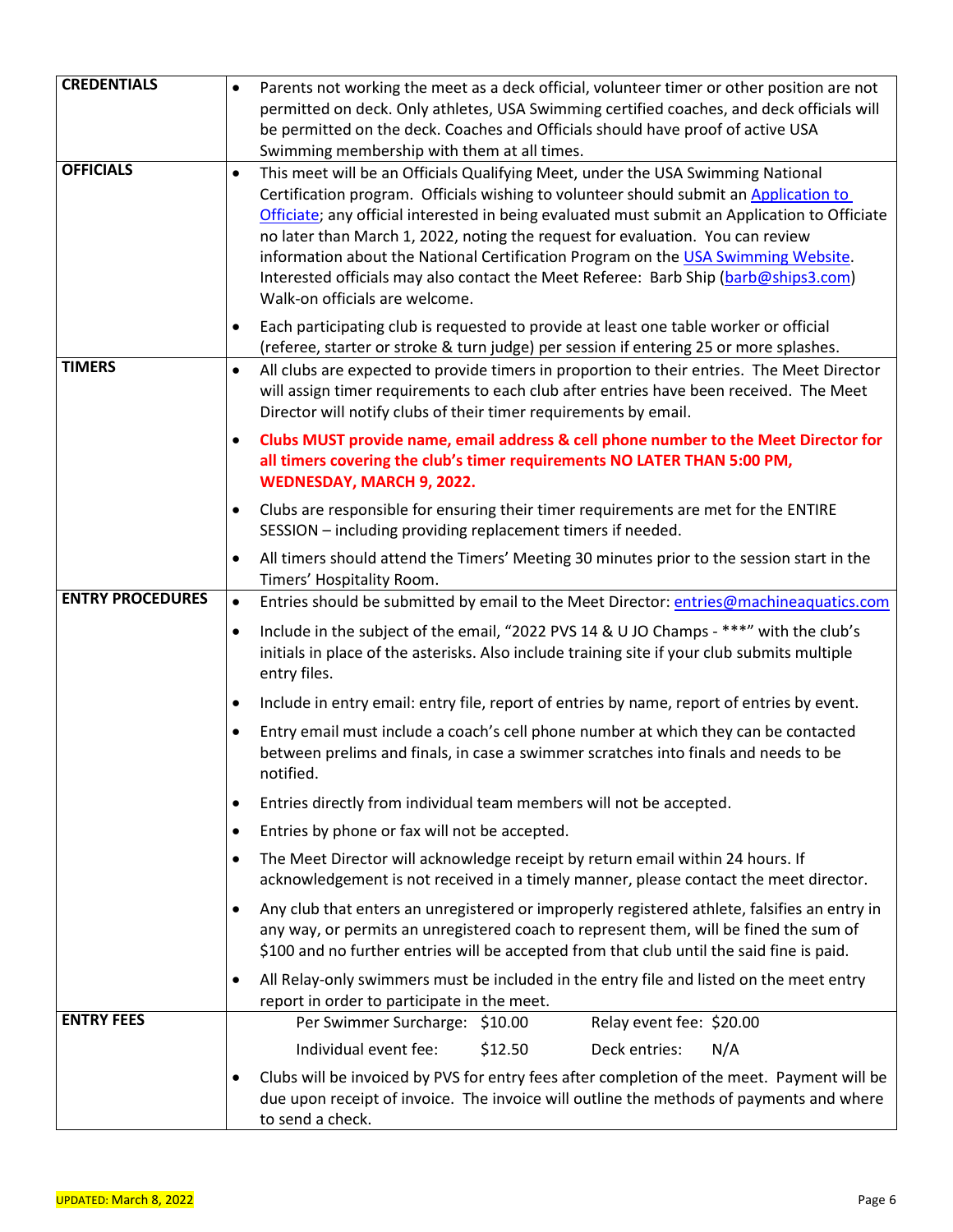### **Thursday, March 10, 2022**

Distance Events

#### Warm up: 4:30-5:30pm, Events: 5:40pm

| Women's<br>Event# | <b>SCY QT</b>                                                                                                                          | <b>LCM QT</b> | Event                        | <b>SCY OT</b> | <b>LCM QT</b> | Men's<br>Event# |  |
|-------------------|----------------------------------------------------------------------------------------------------------------------------------------|---------------|------------------------------|---------------|---------------|-----------------|--|
|                   | 19:39.99                                                                                                                               | 21:26.69      | 14 & Under 1650 yd Freestyle |               |               |                 |  |
|                   |                                                                                                                                        |               | 14 & Under 1000 yd Freestyle | 11:09.99      | 10:47.09      |                 |  |
|                   | 5:55.99                                                                                                                                | 5:28.39       | 11-12 500 yd Freestyle       | 5:55.99       | 5:28.69       | 4               |  |
|                   | All events in this session are Positive Check-in<br>British and the dealth of a series the contract series of the result of the AA and |               |                              |               |               |                 |  |

Positive Check-in deadline for 1650 yd Freestyle and 1000 yd Freestyle is 5:00 pm

Positive Check-in deadline for 500 Freestyle is 6:00 pm

All events in this session are timed finals and will be swum fastest to slowest.

**All swimmers are to provide their own counter (if needed) for all events in this session with athletes already in the building.**

### **Friday, March 11, 2022**

#### 11-14 Prelim Events

#### Warm up: 7:00-8:20 am, Events: 8:30 am

| Women's<br>Event # | <b>SCY QT</b> | <b>LCM QT</b> | Event                               | <b>SCY QT</b> | <b>LCM QT</b> | Men's<br>Event# |
|--------------------|---------------|---------------|-------------------------------------|---------------|---------------|-----------------|
| 5                  | 2:12.99       | 2:23.49       | 11-12 200 yd Medley Relay           | 2:12.99       | 2:25.49       | 6               |
| 7                  |               |               | 13-14 200 yd Medley Relay           |               |               | 8               |
| 11                 | 2:31.39       | 2:51.69       | 12 & Under 200 yd Backstroke        | 2:32.69       | 2:53.79       | 12              |
| 13                 | 1:14.49       | 1:26.59       | 13-14 100 yd Breaststroke           | 1:09.79       | 1:23.49       | 14              |
| 17                 | 37.59         | 42.99         | 11-12 50 yd Breaststroke            | 37.59         | 44.09         | 18              |
| 19                 | 2:03.99       | 2:20.49       | 13-14 200 yd Freestyle              | 1:56.99       | 2:15.49       | 20              |
| 23                 | 1:01.39       | 1:10.99       | 11-12 100 yd Freestyle              | 1:02.39       | 1:10.19       | 24              |
| 25                 | 1:04.59       | 1:13.99       | 13-14 100 yd Butterfly              | 1:00.99       | 1:10.99       | 26              |
| 29                 | 31.19         | 36.89         | 11-12 50 yd Butterfly               | 31.99         | 36.79         | 30              |
| 31                 | 5:00.99       | 5:49.59       | 14 & Under 400 yd Individual Medley | 4:43.99       | 5:27.09       | 32              |
| 35                 | 2:33.19       | 2:59.59       | 11-12 200 yd Individual Medley      | 2:33.39       | 2:59.59       | 36              |
| 37                 | 8:59.99       | 10:45.19      | 13-14 800 yd Freestyle Relay        | 8:59.99       | 10:45.19      | 38              |

If your team qualifies for the 13-14 400 yd Medley Relay, it also qualifies for the 200 yd Medley Relay

400 yd Individual Medley and 800 yd Freestyle Relay are Positive Check-in

#### **All 800 Freestyle Relays will be swum as Timed Finals during Prelims**

Positive check-in deadline for 400 yd Individual Medley and 800 yd Freestyle Relay is 8:30 am

Positive check-in for 400 yd Mixed Gender Freestyle Relay closes at the conclusion of Friday's 11-14 Prelims Session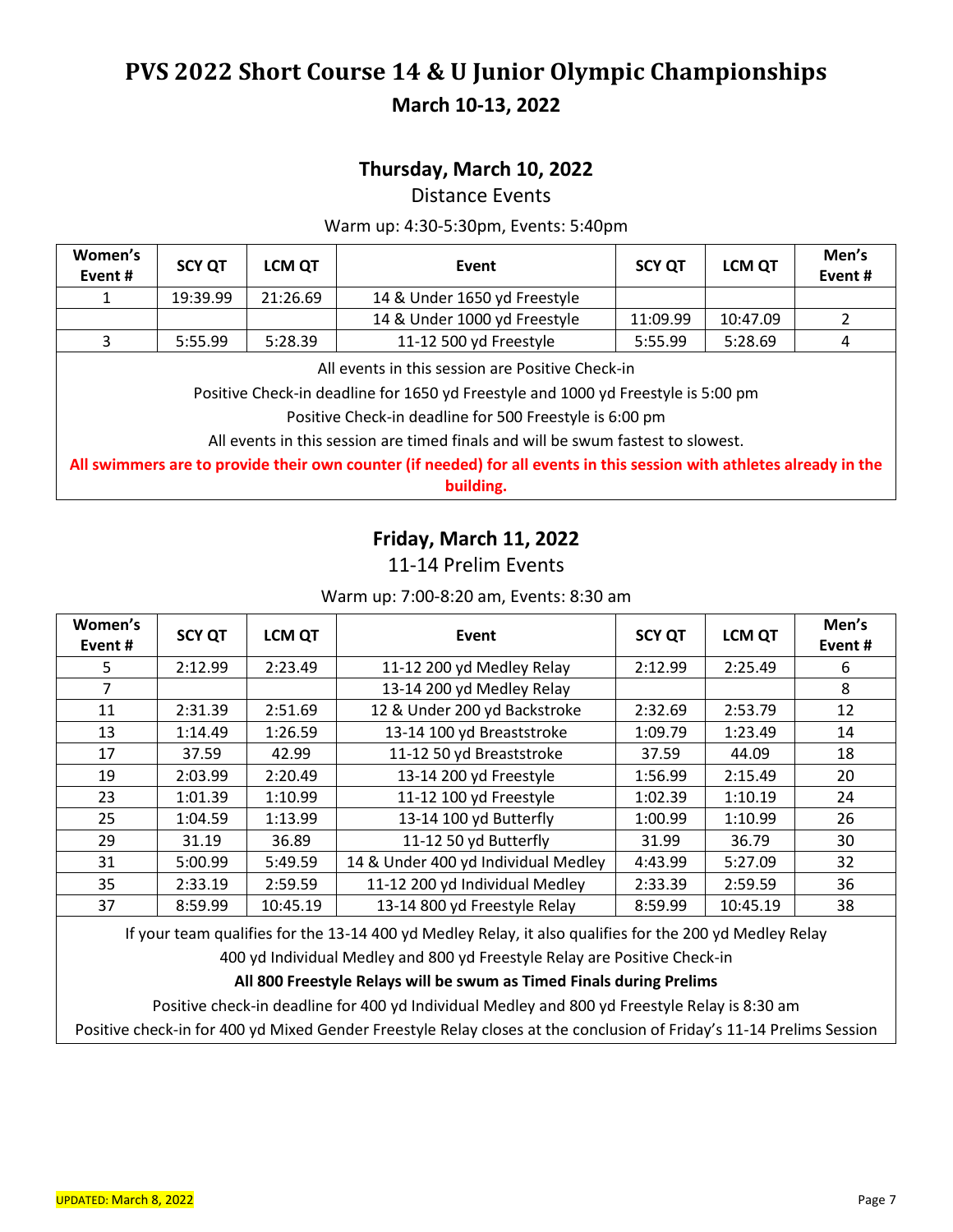## **Friday, March 11, 2022**

10 & Under Prelim Events

#### Warm up: 12:40-1:20 pm, Events: 1:30 pm

| Women's<br>Event# | <b>SCY QT</b> | <b>LCM QT</b> | Event                               | <b>SCY QT</b> | <b>LCM QT</b> | Men's<br>Event# |
|-------------------|---------------|---------------|-------------------------------------|---------------|---------------|-----------------|
| 15                | 43.09         | 49.59         | 10 & Under 50 yd Breaststroke       | 43.59         | 50.39         | 16              |
| 21                | 1:12.29       | 1:22.79       | 10 & Under 100 yd Freestyle         | 1:11.99       | 1:22.69       | 22              |
| 27                | 37.09         | 42.69         | 10 & Under 50 yd Butterfly          | 37.39         | 42.79         | 28              |
| 33                | 2:57.99       | 3:30.19       | 10 & Under 200 yd Individual Medley | 2:57.99       | 3:31.29       | 34              |

#### **Friday, March 11, 2022** FINALS

#### Warm up: 4:30 – 5:20 pm, Events: 5:30 pm

| Women's<br>Event #                                                                                                      | Event                                     | Men's<br>Event # |  |  |  |
|-------------------------------------------------------------------------------------------------------------------------|-------------------------------------------|------------------|--|--|--|
| 9                                                                                                                       | 11-12 400 yd Mixed Gender Freestyle Relay | 9                |  |  |  |
| 10                                                                                                                      | 13-14 400 yd Mixed Gender Freestyle Relay | 10               |  |  |  |
| 11                                                                                                                      | 12 & Under 200 yd Backstroke              | 12               |  |  |  |
| 13                                                                                                                      | 13-14 100 yd Breaststroke                 | 14               |  |  |  |
| 15                                                                                                                      | 10 & Under 50 yd Breaststroke             | 16               |  |  |  |
| 17                                                                                                                      | 11-12 50 yd Breaststroke                  | 18               |  |  |  |
| 19                                                                                                                      | 13-14 200 yd Freestyle                    | 20               |  |  |  |
| 21                                                                                                                      | 10 & Under 100 yd Freestyle               | 22               |  |  |  |
| 23                                                                                                                      | 11-12 100 yd Freestyle                    | 24               |  |  |  |
| 25                                                                                                                      | 13-14 100 yd Butterfly                    | 26               |  |  |  |
| 27                                                                                                                      | 10 & Under 50 yd Butterfly                | 28               |  |  |  |
| 29                                                                                                                      | 11-12 50 yd Butterfly                     | 30               |  |  |  |
| 31                                                                                                                      | 14 & Under 400 yd Individual Medley       | 32               |  |  |  |
| 33                                                                                                                      | 10 & Under 200 yd Individual Medley       | 34               |  |  |  |
| 35                                                                                                                      | 11-12 200 yd Individual Medley            | 36               |  |  |  |
| Positive check-in for 400 yd Mixed Gender Freestyle Relay closes at the<br>conclusion of Friday's 11-14 Prelims Session |                                           |                  |  |  |  |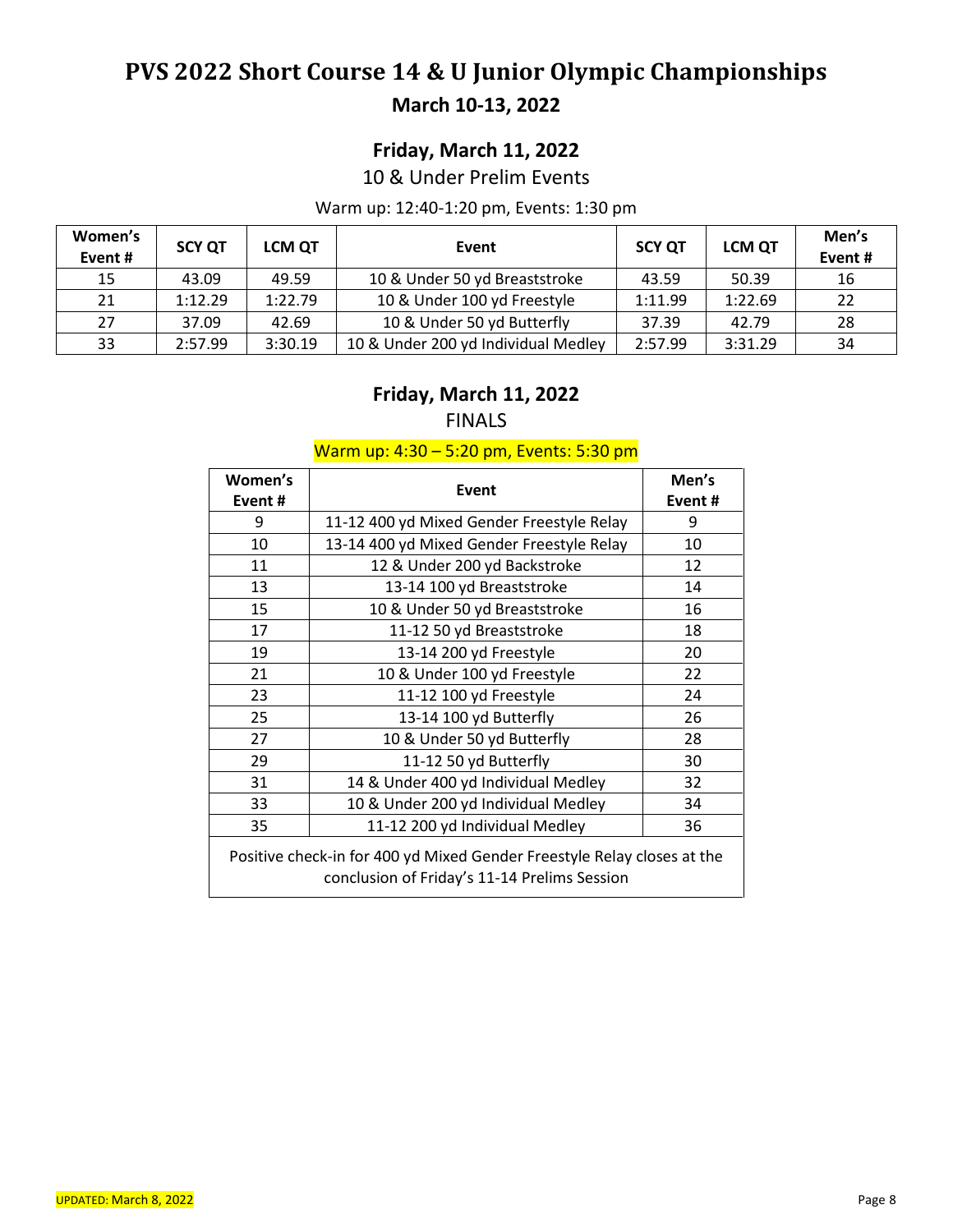### **Saturday, March 12, 2022**

11-14 Prelim Events

#### Warm up: 7:00-8:20 am, Events: 8:30 am

| Women's |               | <b>LCM QT</b> |                                | <b>SCY QT</b> | <b>LCM QT</b> | Men's  |
|---------|---------------|---------------|--------------------------------|---------------|---------------|--------|
| Event#  | <b>SCY QT</b> |               | Event                          |               |               | Event# |
| 39      | 1:56.99       | 2:15.59       | 11-12 200 yd Freestyle Relay   | 1:55.99       | 2:15.59       | 40     |
| 41      | 1:50.99       | 2:09.89       | 13-14 200 yd Freestyle Relay   | 1:44.99       | 2:04.29       | 42     |
| 45      | 2:48.99       | 3:10.19       | 12 & Under 200 yd Butterfly    | 2:43.99       | 3:12.09       | 46     |
| 47      | 2:19.99       | 2:44.99       | 13-14 200 yd Individual Medley | 2:12.49       | 2:38.19       | 48     |
| 51      | 1:11.19       | NA.           | 11-12 100 yd Individual Medley | 1:11.29       | NA.           | 52     |
| 53      | 2:39.99       | 3:08.09       | 13-14 200 yd Breaststroke      | 2:31.39       | 2:59.69       | 54     |
| 57      | 1:21.19       | 1:32.59       | 11-12 100 yd Breaststroke      | 1:21.59       | 1:34.59       | 58     |
| 59      | 1:04.99       | 1:15.49       | 13-14 100 yd Backstroke        | 1:02.19       | 1:14.29       | 60     |
| 63      | 32.89         | 38.79         | 11-12 50 yd Backstroke         | 33.09         | 39.19         | 64     |
| 65      | 26.29         | 30.59         | 13-14 50 yd Freestyle          | 24.99         | 28.99         | 66     |
| 69      | 2:15.99       | 2:35.89       | 11-12 200 yd Freestyle         | 2:14.99       | 2:39.19       | 70     |
| 71      | 5:28.09       | 5:01.69       | 13-14 500 yd Freestyle         | 5:13.69       | 4:57.39       | 72     |
| 73      | 4:40.99       | 5:38.99       | 11-12 400 yd Medley Relay      | 4:50.99       | 5:40.09       | 74     |
| 75      | 4:30.99       | 5:21.99       | 13-14 400 yd Medley Relay      | 4:12.99       | 5:17.49       | 76     |

500 Freestyle and 400 Medley Relay are Positive Check-in

Positive check-in deadline for 500 Free and 400 Medley Relay is 8:30 am

All swimmers are to provide their own timer and counter (if needed) for the 500 Freestyle Events

Positive check-in for 200 yd Mixed Gender Medley Relay closes at the conclusion of Saturday's 11-14 Prelims Session

### **Saturday, March 12, 2022**

10 & Under Prelim Events

Warm up: 12:40-1:20 pm, Events: 1:30 pm

| Women's<br>Event # | <b>SCY QT</b> | <b>LCM QT</b> | Event                               | <b>SCY QT</b> | <b>LCM QT</b> | Men's<br>Event# |
|--------------------|---------------|---------------|-------------------------------------|---------------|---------------|-----------------|
| 49                 | 1:22.09       | <b>NA</b>     | 10 & Under 100 yd Individual Medley | 1:21.79       | <b>NA</b>     | 50              |
| 55                 | 1:33.39       | 1:48.49       | 10 & Under 100 yd Breaststroke      | 1:33.39       | 1:50.09       | 56              |
| 61                 | 38.29         | 43.99         | 10 & Under 50 yd Backstroke         | 38.49         | 44.29         | 62              |
| 67                 | 2:36.99       | 2:59.99       | 10 & Under 200 yd Freestyle         | 2:35.59       | 2:59.99       | 68              |
| 77                 | 2:35.99       | 3:00.79       | 10 & Under 200 yd Medley Relay      | 2:35.99       | 3:00.79       | 78              |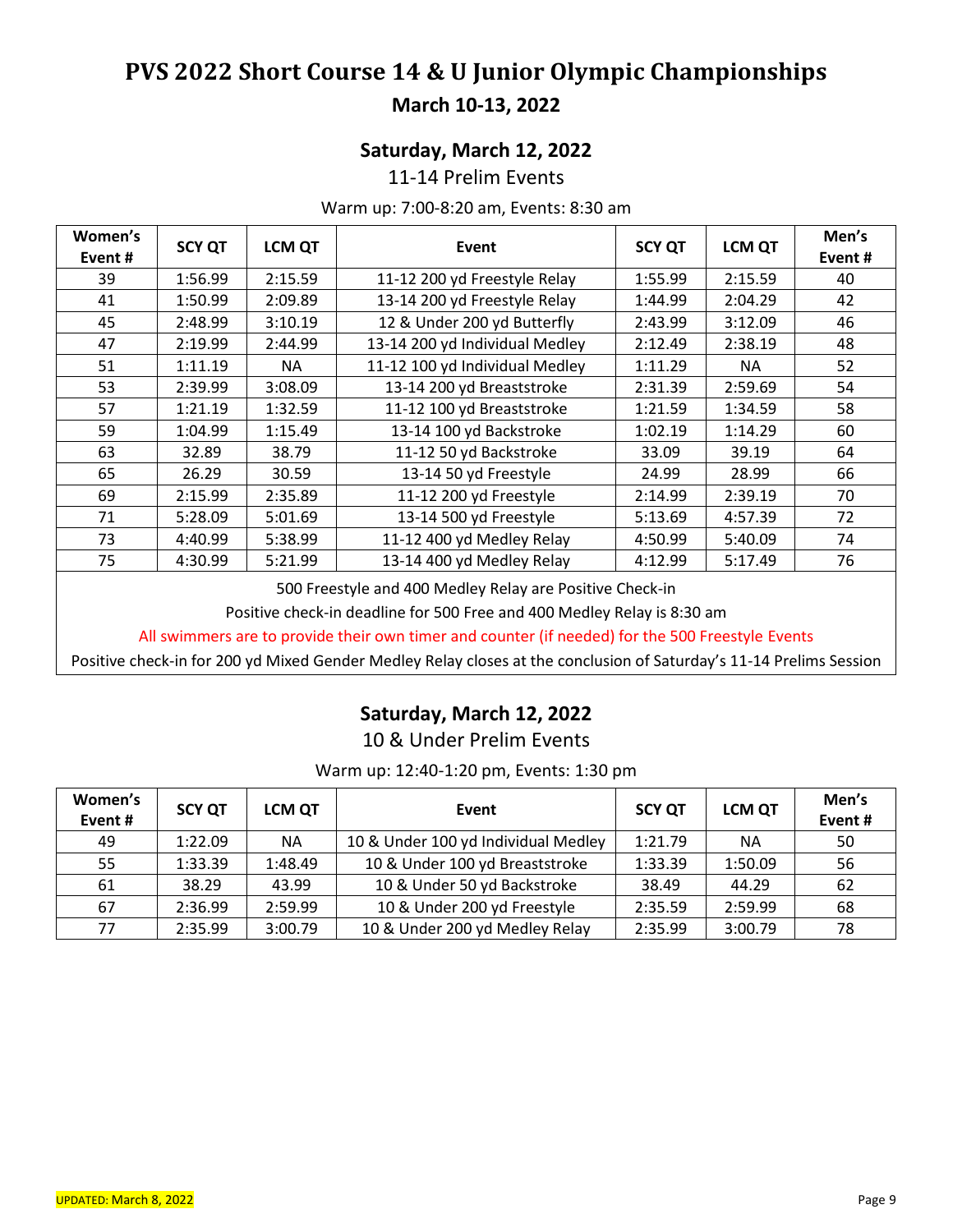## **Saturday, March 12, 2022**

### FINALS

#### Warm up: 4:30 – 5:20 pm, Events: 5:30 pm

| Women's                                                                                                                | Event                                  | Men's  |  |  |  |
|------------------------------------------------------------------------------------------------------------------------|----------------------------------------|--------|--|--|--|
| Events#                                                                                                                |                                        | Event# |  |  |  |
| 43                                                                                                                     | 11-12 200 yd Mixed Gender Medley Relay | 43     |  |  |  |
| 44                                                                                                                     | 13-14 200 yd Mixed Gender Medley Relay | 44     |  |  |  |
| 45                                                                                                                     | 12 & Under 200 yd Butterfly            | 46     |  |  |  |
| 47                                                                                                                     | 13-14 200 yd Individual Medley         | 48     |  |  |  |
| 49                                                                                                                     | 10 & Under 100 yd Individual Medley    | 50     |  |  |  |
| 51                                                                                                                     | 11-12 100 yd Individual Medley         | 52     |  |  |  |
| 53                                                                                                                     | 13-14 200 yd Breaststroke              | 54     |  |  |  |
| 55                                                                                                                     | 10 & Under 100 yd Breaststroke         | 56     |  |  |  |
| 57                                                                                                                     | 11-12 100 yd Breaststroke              | 58     |  |  |  |
| 59                                                                                                                     | 13-14 100 yd Backstroke                | 60     |  |  |  |
| 61                                                                                                                     | 10 & Under 50 yd Backstroke            | 62     |  |  |  |
| 63                                                                                                                     | 11-12 50 yd Backstroke                 | 64     |  |  |  |
| 65                                                                                                                     | 13-14 50 yd Freestyle                  | 66     |  |  |  |
| 67                                                                                                                     | 10 & Under 200 yd Freestyle            | 68     |  |  |  |
| 69                                                                                                                     | 11-12 200 yd Freestyle                 | 70     |  |  |  |
| 71                                                                                                                     | 13-14 500 yd Freestyle                 | 72     |  |  |  |
| Positive check-in for 200 yd Mixed Gender Medley Relay closes at the<br>conclusion of Saturday's 11-14 Prelims Session |                                        |        |  |  |  |
| Positive check-in deadline for Sunday's 1000 yd/1650 yd events is 6:30<br>pm Saturday                                  |                                        |        |  |  |  |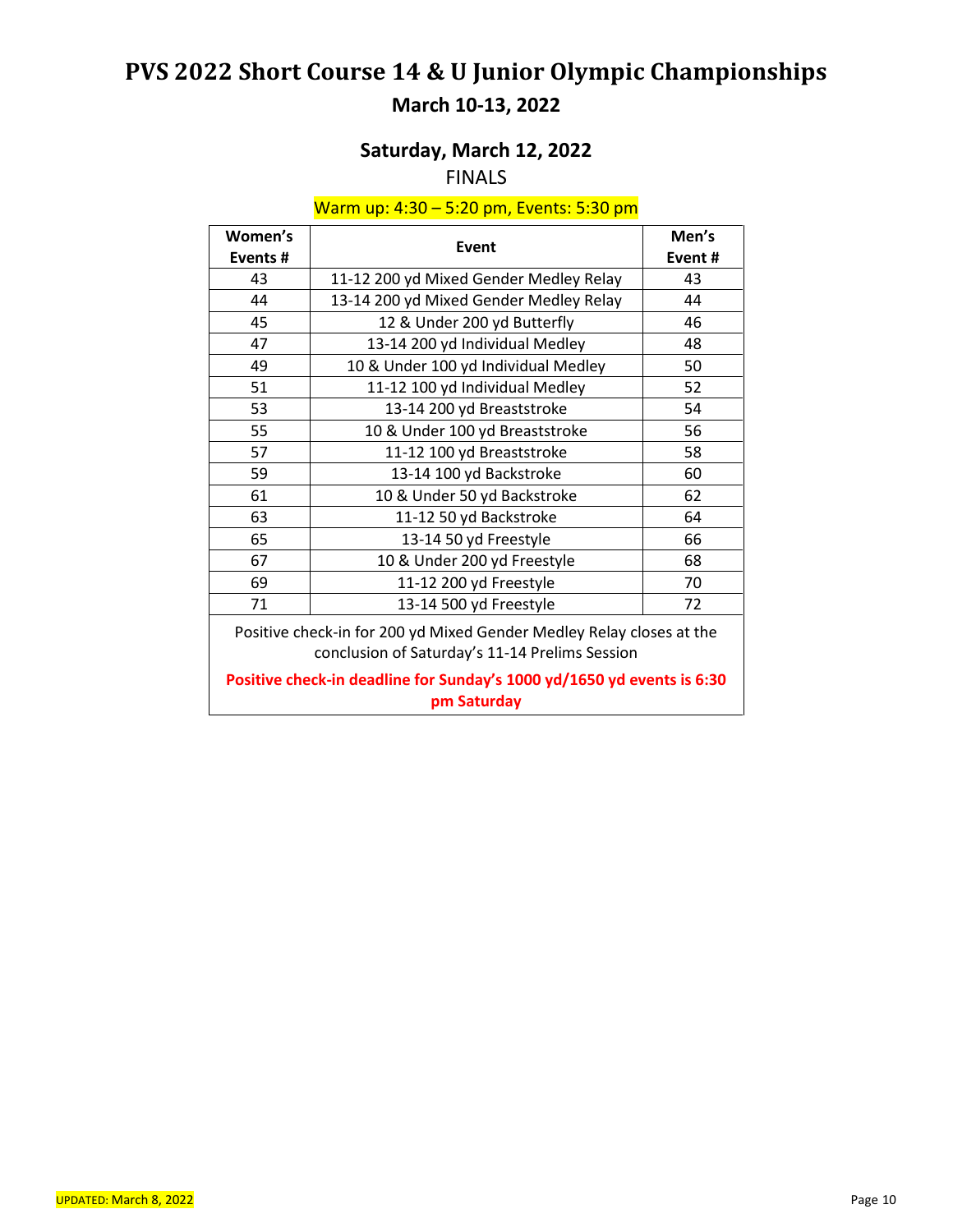### **Sunday, March 13, 2022**

11-14 Prelim Events

#### Warm up: 7:00-8:20 am, Events: 8:30 am

| Women's<br>Event# | <b>SCY QT</b> | <b>LCM QT</b> | Event                          | <b>SCY QT</b> | <b>LCM QT</b> | Men's<br>Event# |
|-------------------|---------------|---------------|--------------------------------|---------------|---------------|-----------------|
| 79                | 4:15.99       | 4:49.29       | 11-12 400 yd Freestyle Relay   | 4:15.99       | 4:49.29       | 80              |
| 81                | 4:05.99       | 4:42.49       | 13-14 400 yd Freestyle Relay   | 3:49.79       | 4:28.69       | 82              |
| 87                | 2:54.09       | 3:23.59       | 12 & Under 200 yd Breaststroke | 2:53.69       | 3:23.59       | 88              |
| 89                | 2:17.99       | 2:43.29       | 13-14 200 yd Backstroke        | 2:11.99       | 2:35.99       | 90              |
| 93                | 1:10.99       | 1:22.49       | 11-12 100 yd Backstroke        | 1:10.99       | 1:22.99       | 94              |
| 95                | 57.59         | 1:04.89       | 13-14 100 yd Freestyle         | 53.99         | 1:02.99       | 96              |
| 99                | 28.39         | 32.79         | 11-12 50 yd Freestyle          | 28.39         | 32.59         | 100             |
| 101               | 2:27.99       | 2:55.29       | 13-14 200 yd Butterfly         | 2:17.99       | 2:47.59       | 102             |
| 105               | 1:11.99       | 1:23.99       | 11-12 100 yd Butterfly         | 1:12.29       | 1:25.89       | 106             |
| 107               | 11:39.99      | 10:42.59      | 14 & Under 1000 yd Freestyle   |               |               |                 |
|                   |               |               | 14 & Under 1650 yd Freestyle   | 18:49.99      | 21.32.89      | 108             |

400 Freestyle Relay is positive Check-in

Positive check-in deadline for 400y Free Relay is 7:30 am

**1000 yd/1650 yd Freestyle are Timed Finals events; Top 8 swimmers swim at finals**

**Positive check-in deadline for 1000/1650 is 6:30 pm Saturday**

**All swimmers must provide their own timer & counter (if needed) for the 1000/1650 Freestyle Events**

Positive check-in for 200 yd Mixed Gender Freestyle Relay closes at the conclusion of Sunday's 11-14 Prelims Session

### **Sunday, March 13, 2022**

10 & Under Prelim Events

Warm up: 12:40-1:20 pm, Events: 1:30 pm

| Women's<br>Event# | <b>SCY QT</b> | <b>LCM QT</b> | Event                                                                                                                                  | <b>SCY QT</b> | <b>LCM QT</b> | Men's<br>Event # |
|-------------------|---------------|---------------|----------------------------------------------------------------------------------------------------------------------------------------|---------------|---------------|------------------|
| 83                | 2:14.79       | 2:35.89       | 10 & Under 200 yd Freestyle Relay                                                                                                      | 2:14.39       | 2:38.19       | 84               |
| 91                | 1:22.49       | 1:36.29       | 10 & Under 100 yd Backstroke                                                                                                           | 1:22.49       | 1:37.59       | 92               |
| 97                | 32.69         | 37.29         | 10 & Under 50 yd Freestyle                                                                                                             | 32.59         | 37.19         | 98               |
| 103               | 1:30.39       | 1:44.19       | 10 & Under 100 yd Butterfly                                                                                                            | 1:30.99       | 1:47.59       | 104              |
| 109               | 6:59.99       | 6:37.19       | 10 & Under 500 yd Freestyle                                                                                                            | 6:59.99       | 6:26.39       | 110              |
|                   |               |               | $\mathsf{F} \circ \mathsf{A}$ . If $\mathsf{F} \circ \mathsf{A}$ . If $\mathsf{F} \circ \mathsf{A}$ . If $\mathsf{F} \circ \mathsf{A}$ |               |               |                  |

500 yd Freestyle is Positive Check-in

#### **500 yd Freestyle is a Timed Finals event; Top 8 swimmers swim at finals**

Positive check-in deadline for 500 Freestyle is 1:30 pm

**All swimmers are to provide their own timer and counter (if needed) for the 500 Freestyle events**